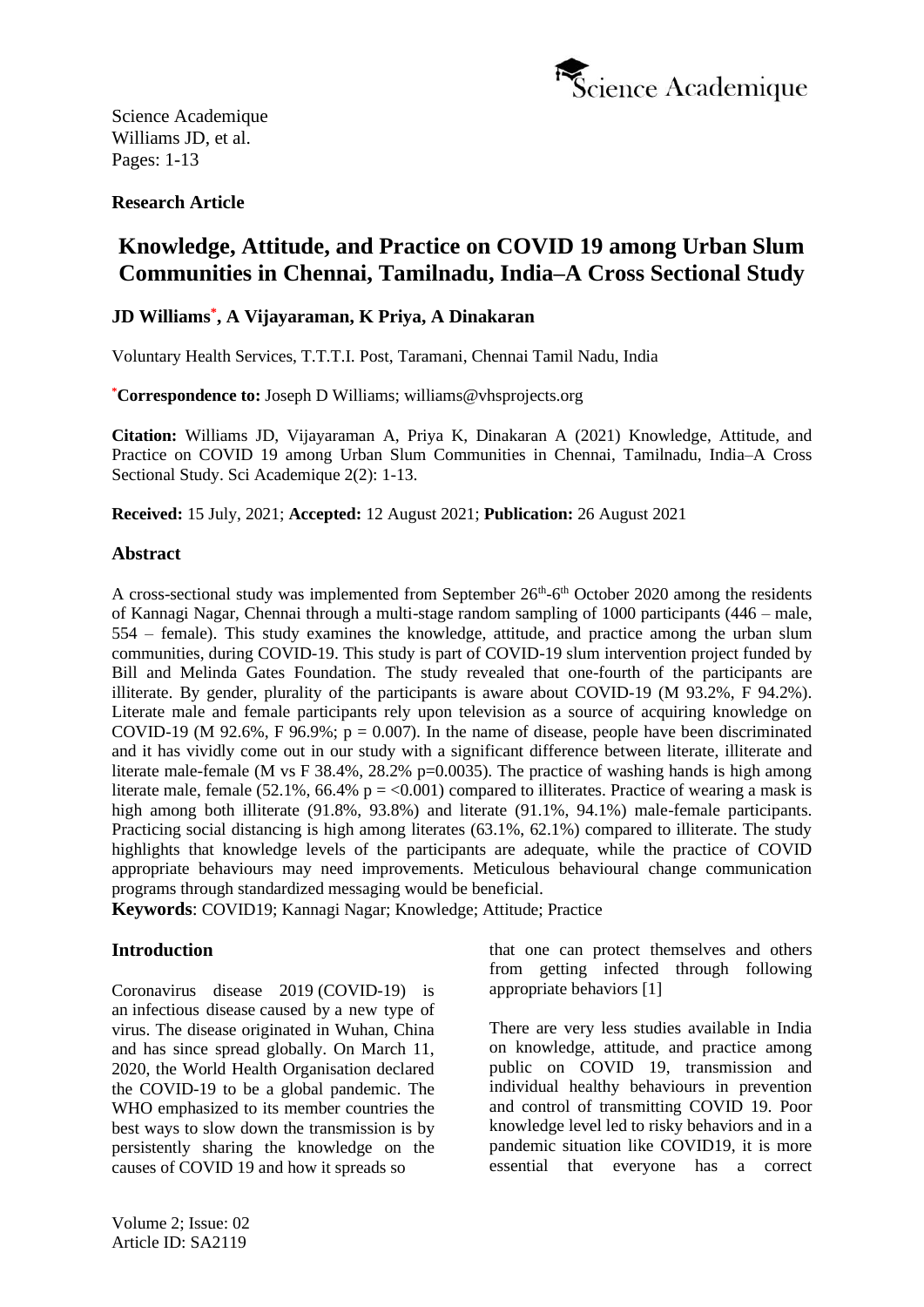

knowledge and information to protect themselves from getting affected.

Hence, we conducted a study among urban slum communities in Kannagi Nagar. Chennai, and the aim of our study was to assess the knowledge, attitude, and practice of COVID 19. The resettlement slum areas have nearly 23000 household with more than one lakh population.

### **Objective**

The overarching objective is to assess the knowledge, attitude, and practice levels of people in the urban slum communities.

### **Method**

A cross-sectional quantitative survey was conducted among the major urban slum areas (Kannagi Nagar, Ezhil Nagar and Tsunami Quarters) in Chennai, Tamilnadu. Multi-stage random sampling was used to select the study participants. Total area was divided into 40 sampling units based on the number of households. A total of 25 households in each sampling unit was selected using systematic random sampling and ensured 49.1% of participation in the age group < 35 years and 50.9% of participation in the age group  $> 35$ years. A total of 677 (Kannagi Nagar), 223 (Ezhil Nagar) and 100 (Tsunami Nagar) were participated in the study. Chi-square test was used to compare the categorical variables such as gender, age and education in this study.

### **Results**

### **Socio-demographic characteristics of the study participants**

The socio-demographic details of the study participants are given in Table 1. The median age of the population is 36 years in the range of minimum of 13 years and a maximum of 83 years. Female participation is higher compared to male population  $(55.4\%$  F:  $44.6\%$  M). Around 30% of them were unemployed followed with 29.4% were found be unskilled workers. One fourth of them were found to be illiterate followed with some having high school education (17.9%) and middle school education (17.7%) respectively. More than one-third (87.6%) of the population were found to have monthly income of <10,000 rupees per month.

| <b>Variables</b>        | No. of participants $(\% )$ |
|-------------------------|-----------------------------|
| Age (in years)          |                             |
| $\leq 20$               | 82(8.2)                     |
| $20 - 35$               | 409 (40.9)                  |
| $36 - 50$               | 346 (34.6)                  |
| $51 - 65$               | 126(12.6)                   |
| $\geq 66$               | 37(3.7)                     |
| M: F                    | 446 (44.6): 554 (55.4)      |
| <b>Education</b>        |                             |
| Illiterate              | 258 (25.8)                  |
| Primary level           | 152 (15.2)                  |
| Middle level            | 179 (17.9)                  |
| <b>High School</b>      | 177(17.7)                   |
| <b>Higher Secondary</b> | 118(11.8)                   |
| Diploma and Degree      | 116(11.6)                   |
| Occupation              |                             |
| unemployed              | 322(32.2)                   |
| Unskilled workers       | 294(29.4)                   |
| Skilled workers         | 204(20.5)                   |
| Company                 | 22(2.2)                     |
| Professional            | 3(0.3)                      |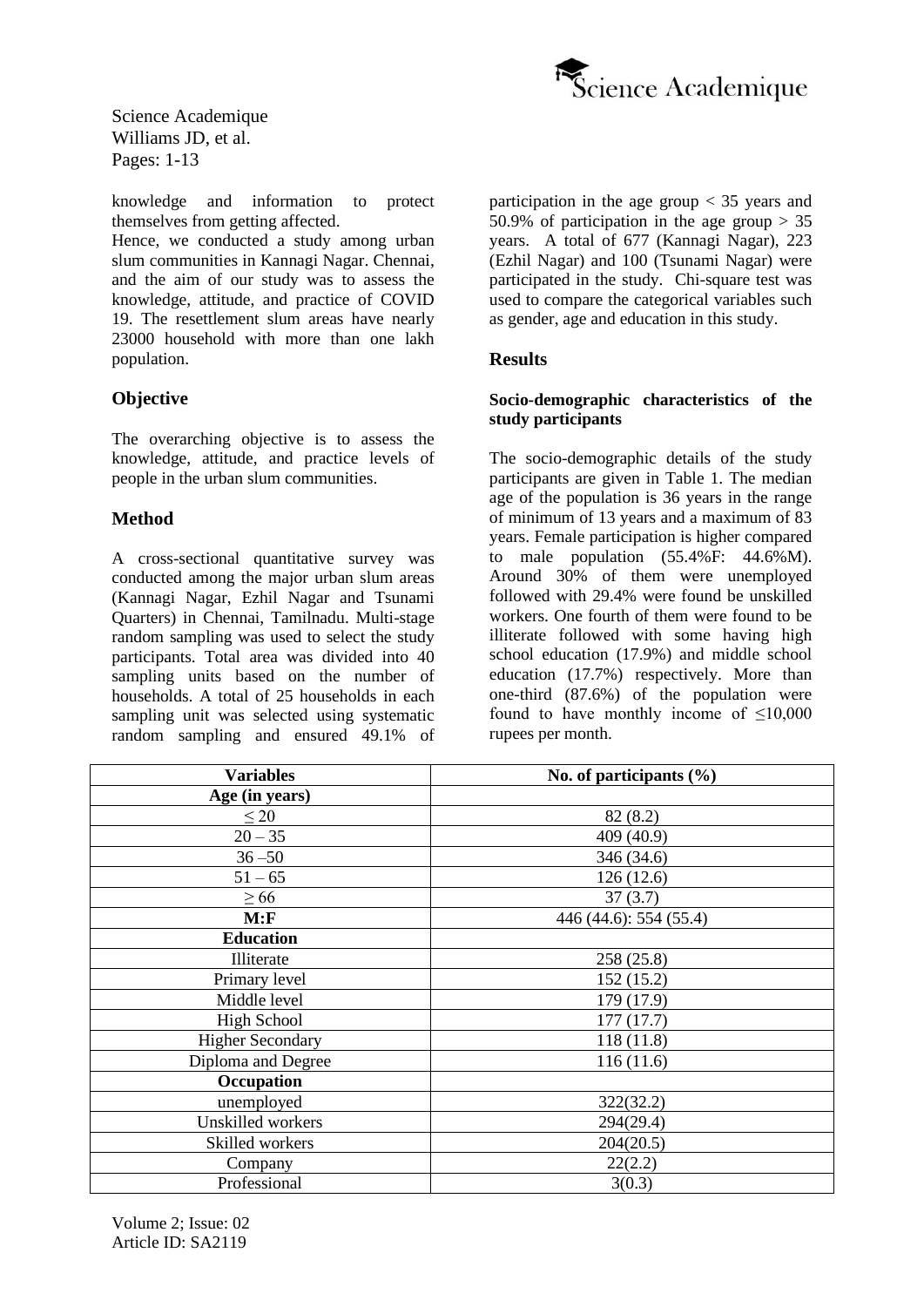

| Public service  | 16(1.6)    |
|-----------------|------------|
| Self-employed   | 20(2.0)    |
| <b>Students</b> | 119(12.0)  |
| Income          |            |
| N <sub>il</sub> | 228(22.8)  |
| $<$ 5000        | 139 (13.9) |
| $5000 - 10000$  | 509 (50.9) |
| >10000          | 124(12.4)  |

**Table 1:** Socio-demographic characteristics of the study participants

### **Knowledge about COVID 19 among the study participants by Gender**

Table 2 represents the knowledge about COVID 19 among the study participants according to gender. It was observed that equal proportions of male and female were responded that one could contract COVID 19 through droplet infection and in direct contact with infected people. A plurality of participants has responded that they know what COVID19 is that it's a virus that can cause disease. Irrespective of gender both male and female  $(93.2\%$ ,  $94.2\%$ ) have equal knowledge on this. A varied proportion of responses was observed among male and female for varied answers for the question on "who are at risk for COVID 19 infection?" expect the responses for "Pregnant mothers" (M vs. F;42.4 vs. 48.9%,  $p = 0.040$ ) and "people with diabetes or other chronic condition" (M vs. F:48.6 vs. 56.8%,  $p = 0.009$ ) with statistically significant difference. About 43.7 % and 40.85 of male and female participants were found to be aware that the persons with COVID19 can infect the virus to

others even in the absence of fever, but equal proportion of the participants (M vs. F; 42.6 vs. 45.7%) mentioned that "Persons with COVID19 cannot infect the virus to others when fever is not present". A sizeable number of participants (M 31.8%, F 37.7% p =  $0.052$ ) have also stated that people who don't follow any preventive measures for COVID are also at risk.

However, it was noted that more than 80% of both male and female participants responded "yes" to "People who have contact with someone infected with the COVID19 virus should be immediately isolated in a proper place". Around 64.1% of male and 66.1% of female participants mentioned that COVID 19 is very dangerous and around 32% of both had mentioned COVID 19 is mild dangerous. More than one-third of the participants mentioned that they would go to hospital if they or their family member experience symptoms of this disease.

Of all the key questions of the survey, female participants have more knowledge compared to male participants.

|                        | <b>Variables</b>                     | <b>Male</b> ( $n = 446$ ) | Female $(n = 554)$ | p-value |
|------------------------|--------------------------------------|---------------------------|--------------------|---------|
|                        |                                      | $(\%)$                    | (%)                |         |
|                        | I don't know                         | 3.4                       | 4.3                | 0.4651  |
|                        |                                      |                           |                    |         |
|                        | It's a virus that can cause          | 93.7                      | 94.2               | 0.7409  |
| What do you know about | disease                              |                           |                    |         |
| COVID <sub>19?</sub>   | It's a government program            | 1.3                       | 1.1                | 0.7719  |
|                        | It's a TV/Radio campaign             | 1.3                       | 1.1                | 0.7719  |
|                        | <b>Other</b>                         | 0.2                       | 0.2                | 1.0000  |
|                        | <b>Droplets from infected Person</b> | 66.4                      | 68.9               | 0.4006  |
|                        | Direct contact with infected         | 57.8                      | 57.5               | 0.9240  |
| How COVID 19 spreads?  | person                               |                           |                    |         |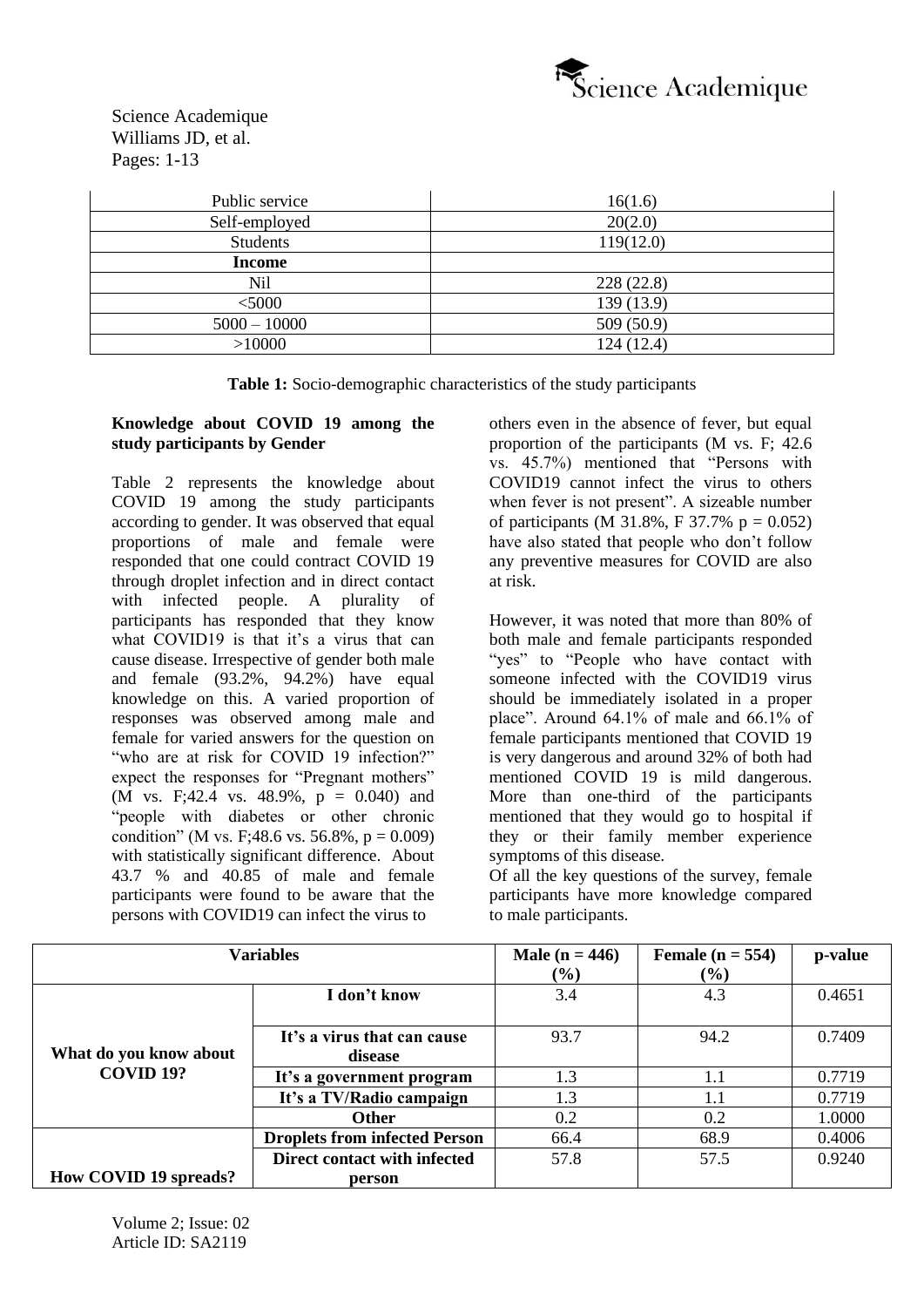

|                                                                          | <b>Touching contaminated</b>         | 17.9 | 16.06 | 0.4403 |
|--------------------------------------------------------------------------|--------------------------------------|------|-------|--------|
|                                                                          | objects/surface                      |      |       |        |
|                                                                          | <b>Elder Adults</b>                  | 65.2 | 66.4  | 0.6909 |
|                                                                          | <b>Pregnant Mothers</b>              | 42.4 | 48.9  | 0.0405 |
|                                                                          | <b>Health Care Workers</b>           | 13.9 | 15.3  | 0.4764 |
|                                                                          | <b>People with diabetes/ Chronic</b> | 48.6 | 56.8  | 0.0098 |
| Who are at risk?                                                         | <b>Conditions</b>                    |      |       |        |
|                                                                          | People who don't follow any          |      |       |        |
|                                                                          | preventive measures                  | 31.8 | 37.7  | 0.0521 |
|                                                                          | for COVID                            |      |       |        |
| <b>Persons with COVID19</b>                                              | Yes                                  | 42.6 | 45.7  | 0.3269 |
| cannot infect the virus to                                               | N <sub>0</sub>                       | 43.7 | 40.8  | 0.3561 |
| others when fever is not                                                 | Don't Know                           | 13.7 | 13.5  | 0.9269 |
| present                                                                  |                                      |      |       |        |
| People who have contact                                                  | Yes                                  | 87.4 | 90.3  | 0.1452 |
| with someone infected with                                               | N <sub>0</sub>                       | 10.3 | 7.2   | 0.0821 |
| the COVID19 virus should<br>be immediately isolated in a<br>proper place | Don't Know                           | 2.2  | 2.5   | 0.7565 |
| How dangerous do you                                                     | <b>Very dangerous</b>                | 64.1 | 66.1  | 0.7565 |
| think the new COVID19                                                    | <b>Mild dangerous</b>                | 31.8 | 31.4  | 0.8925 |
| risk is?                                                                 | Not dangerous                        | 4.0  | 2.5   | 0.1785 |
|                                                                          | Approach an experienced              | 20.0 | 17.5  | 0.3129 |
| What to do if you or                                                     | relative                             |      |       |        |
| someone from your family                                                 | Go to hospital                       | 76.2 | 78.0  | 0.5003 |
| has symptoms of this                                                     | See a nurse                          | 6.3  | 9.0   | 0.1136 |
| disease?                                                                 | <b>Get medicines</b>                 | 7.2  | 7.2   | 1.0000 |
|                                                                          | <b>Look for Traditional healer</b>   | 6.7  | 7.2   | 0.7578 |
|                                                                          | Will isolate myself                  | 26.9 | 26.4  | 0.8589 |

**Table 2:** Knowledge about COVID 19 among the study participants by Gender.

### **Knowledge about COVID 19 among the study participants by Education and Gender**

Table 3 shows the knowledge about COVID 19 among the study participants according to education and gender. The similar proportion of illiterate male and female participants was found to aware about the spread of COVID 19. But less than 20% of both illiterate and literate participants responded that COVID spreads through "Touching contaminated objects / surface". About 72.8% of the literate females responded that COVID would spread through droplets from infected people compared to 65.9% of literate male participants. The difference was statistically significant. Similar

proportion of literate male (59.5%) and female (62.5%) responded that COVID 19 would

spread through "direct contact with infected people".

More than 60% of the participants were found to know that older persons are at risk of contracting COVID 19 infections followed by 60% of illiterate male and literate females responded that people with diabetes/chronic illness are at risk. The gender difference was significant among the literate male and females (M vs. F; 45.3vs.59.8; p<0.001). About 51.7% of literate females were found to be aware that pregnant mothers are at risk compared to 40% of illiterate females, 41.2%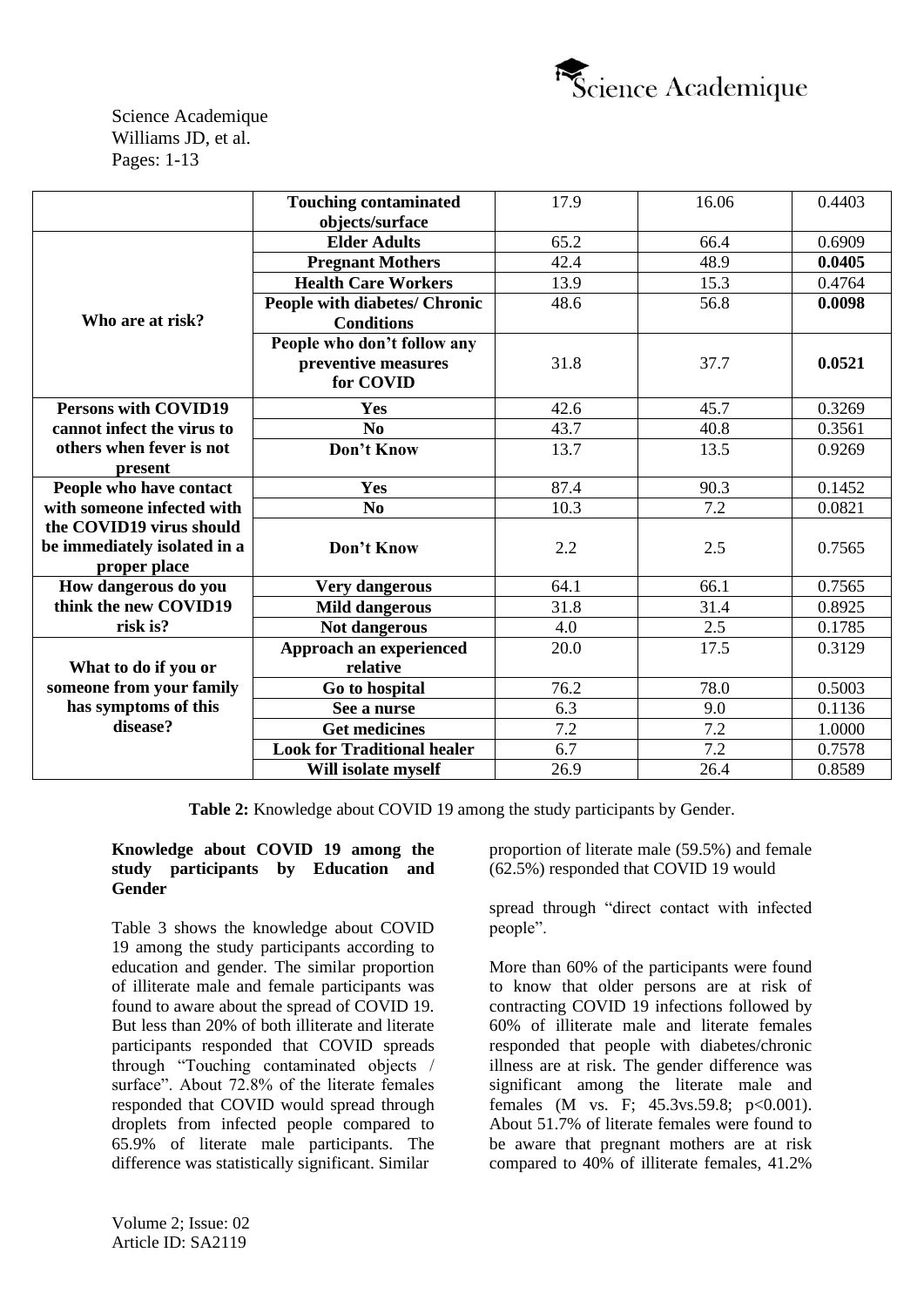

of illiterate males and 42.7% of literate males and the difference was statistically significant.

It was observed that 90% and 92% of literate males and females knew that "people who have contact with someone infected with the COVID19 virus should be immediately isolated in a proper place" compared to 79.4% and 86.3% of illiterate males and females, respectively. The gender difference was not statistically significant. Majority of the literate participants (70%) mentioned that risk of

COVID 19 is very dangerous. A majority (79 %) of the literate participants mentioned that they would prefer to going to hospital if they would get infected with COVID 19.

In common, literate participants found to be more knowledgeable compared to the illiterates, however illiterates have also found to be almost equally responded in few of the responses to the key questions, how COVID spread, immediate isolation of people contracted with COVID, approach hospital when family members have symptoms.

| <b>Education</b>                                                                                       | M(%)<br>F(%)<br>M(%)<br>F(%)<br>p value |                                                 |                                                                             |                                                                                  | p value                                        | $M($ %) | F(%)        | p value                                           |       |  |  |
|--------------------------------------------------------------------------------------------------------|-----------------------------------------|-------------------------------------------------|-----------------------------------------------------------------------------|----------------------------------------------------------------------------------|------------------------------------------------|---------|-------------|---------------------------------------------------|-------|--|--|
|                                                                                                        |                                         |                                                 |                                                                             | How does it spread?                                                              |                                                |         |             |                                                   |       |  |  |
|                                                                                                        |                                         | <b>Droplets from infected</b><br>people         |                                                                             |                                                                                  | <b>Direct contact with</b><br>infected people  |         |             | <b>Touching contaminated</b><br>objects / surface |       |  |  |
| Illiterate $(n=258)$                                                                                   | 68.0                                    | 59.6                                            | 0.177                                                                       | 41.2                                                                             | 52.8                                           | 0.066   | 15.5        | 12.4                                              | 0.490 |  |  |
| Literate $(n=742)$                                                                                     | 65.9                                    | 72.8                                            | 0.038                                                                       | 62.5                                                                             | 59.5                                           | 0.404   | 18.6        | 17.6                                              | 0.705 |  |  |
|                                                                                                        |                                         |                                                 |                                                                             | Who are at risk?                                                                 |                                                |         |             |                                                   |       |  |  |
|                                                                                                        |                                         | <b>Adults</b>                                   |                                                                             |                                                                                  | <b>Pregnant Mothers</b>                        |         |             | <b>Health Care workers</b>                        |       |  |  |
| Illiterate $(n=258)$                                                                                   | 22.7                                    | 25.5                                            | 0.615                                                                       | 41.2                                                                             | 39.8                                           | 0.814   | 7.2         | 8.7                                               | 0.674 |  |  |
| Literate $(n=742)$                                                                                     | 28.4                                    | 27.0                                            | 0.672                                                                       | 42.7                                                                             | 51.7                                           | 0.006   | 15.5        | 18.1                                              | 0.347 |  |  |
|                                                                                                        |                                         | People with diabetes / other<br>chronic illness |                                                                             |                                                                                  | People who don't follow<br>preventive measures |         |             | <b>Older Persons</b>                              |       |  |  |
| Illiterate $(n=258)$                                                                                   | 60.8                                    | 49.7                                            | 0.082                                                                       | 29.9                                                                             | 36.0                                           | 0.240   | 66.0        | 62.7                                              | 0.600 |  |  |
| Literate $(n=742)$                                                                                     | 45.3                                    | 59.8                                            | < 0.001                                                                     | 32.4                                                                             | 38.4                                           | 0.086   | 65.0        | 67.9                                              | 0.405 |  |  |
|                                                                                                        |                                         |                                                 |                                                                             | Persons with COVID19 cannot infect the virus to others when fever is not present |                                                |         |             |                                                   |       |  |  |
|                                                                                                        |                                         | Yes                                             |                                                                             | No                                                                               |                                                |         |             | Don't know                                        |       |  |  |
| Illiterate $(n=258)$                                                                                   | 40.2                                    | 44.7                                            | 0.478                                                                       | 44.3                                                                             | 37.3                                           | 0.263   | 15.5        | 18.0                                              | 0.598 |  |  |
| Literate $(n=742)$                                                                                     | 43.3                                    | 46.1                                            | 0.445                                                                       | 43.6                                                                             | 42.2                                           | 0.717   | 13.2        | 11.7                                              | 0.541 |  |  |
| People who have contact with someone infected with the COVID19 virus should be immediately isolated in |                                         |                                                 |                                                                             |                                                                                  |                                                |         |             |                                                   |       |  |  |
|                                                                                                        |                                         | Yes                                             |                                                                             | a proper place                                                                   | N <sub>0</sub>                                 |         |             | Don't know                                        |       |  |  |
| Illiterate $(n=258)$                                                                                   |                                         | 86.3                                            |                                                                             | 15.5                                                                             | 8.7                                            | 0.399   | 5.2         | 5.0                                               | 0.943 |  |  |
| Literate $(n=742)$                                                                                     | 79.4<br>89.7                            | 91.9                                            | 0.143<br>0.307                                                              | 8.9                                                                              | 6.6                                            | 0.182   |             |                                                   |       |  |  |
|                                                                                                        |                                         |                                                 | How dangerous do you think the new COVID19 risk is?                         |                                                                                  |                                                |         | 1.4         | 1.5                                               | 0.919 |  |  |
|                                                                                                        |                                         | <b>Very Dangerous</b>                           |                                                                             |                                                                                  | <b>Mild dangerous</b>                          |         |             | <b>Not Dangerous</b>                              |       |  |  |
| Illiterate $(n=258)$                                                                                   | 48.5                                    | 51.6                                            | 0.630                                                                       | 47.4                                                                             | 42.9                                           | 0.475   | 4.1         | 5.6                                               | 0.601 |  |  |
| Literate $(n=742)$                                                                                     | 68.2                                    | 72.0                                            | 0.256                                                                       | 27.5                                                                             | 26.7                                           | 0.809   | 4.0         | 1.3                                               | 0.018 |  |  |
|                                                                                                        |                                         |                                                 | What to do if you or someone from your family has symptoms of this disease? |                                                                                  |                                                |         |             |                                                   |       |  |  |
| Approach an experienced<br>relative                                                                    |                                         |                                                 |                                                                             | Go to hospital                                                                   |                                                |         | See a nurse |                                                   |       |  |  |
| Illiterate $(n=258)$                                                                                   | 13.4                                    | 14.9                                            | 0.739                                                                       | 74.2                                                                             | 75.2                                           | 0.867   | 3.1         | 7.5                                               | 0.147 |  |  |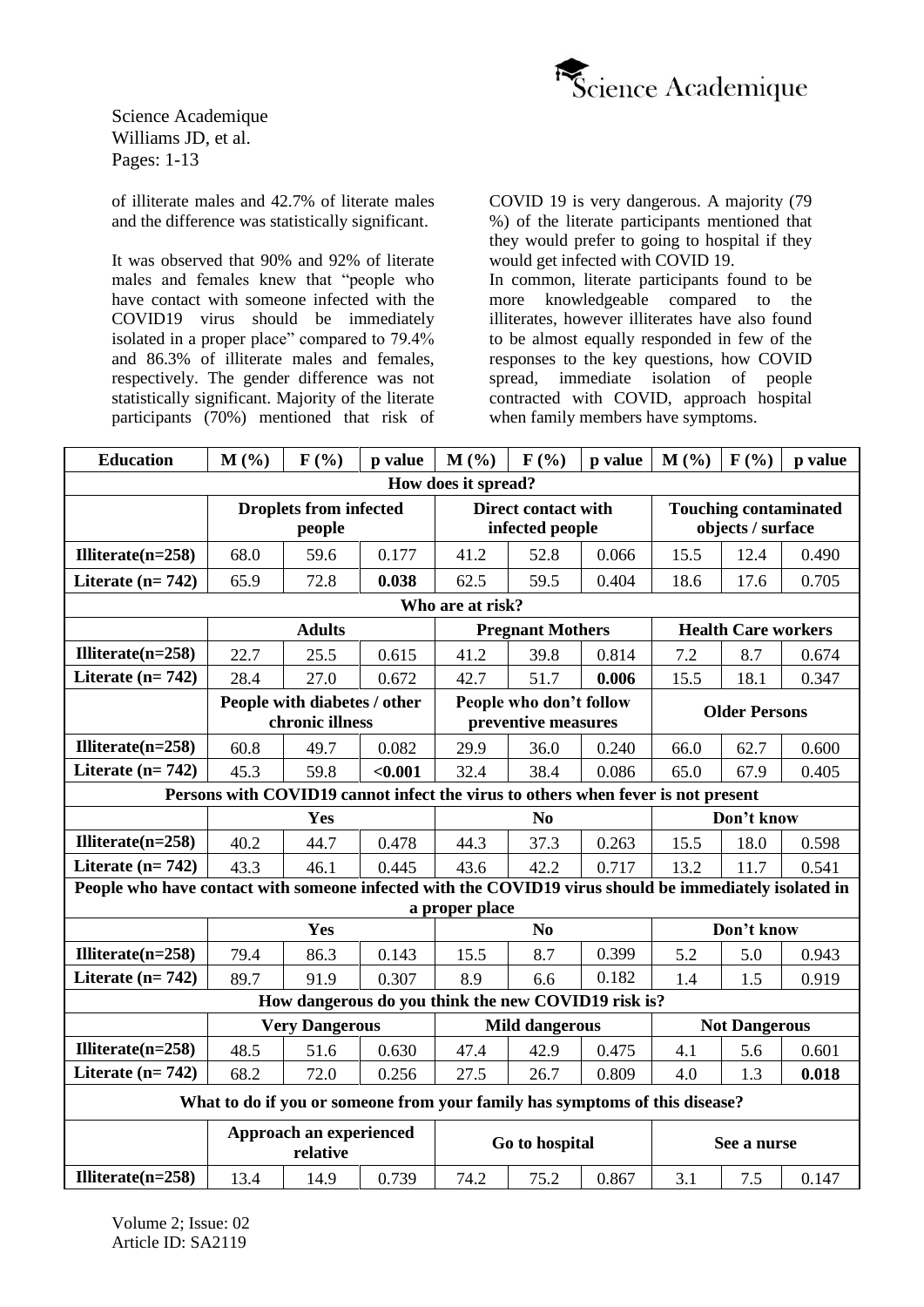

| <b>Education</b>     | (%)<br>М | $F(\%)$              | p value | $M($ %) | F(%)                                  | p value | $M($ %)             | F(%) | p value |  |
|----------------------|----------|----------------------|---------|---------|---------------------------------------|---------|---------------------|------|---------|--|
| Literate $(n=742)$   | 21.7     | 18.57                | 0.277   | 76.8    | 79.1                                  | 0.442   | 7.2                 | 9.7  | 0.222   |  |
|                      |          | <b>Get medicines</b> |         |         | <b>Look for Traditional</b><br>healer |         | Will isolate myself |      |         |  |
| Illiterate $(n=258)$ | 10.3     | 6.2                  | 0.222   | 5.2     | 6.8                                   | 0.588   | 25.8                | 25.5 | 0.956   |  |
| Literate $(n=742)$   | 6.3      | 7.6                  | 0.478   | 7.2     | 7.4                                   | 0.912   | 27.2                | 26.7 | 0.875   |  |

**Male (M) =446: Female (F) =554**

**Table 3:** Knowledge about COVID 19 among the study participants by Education and Gender

# **Attitude about COVID 19 among the study participants by Education and Gender**

The results of attitude about COVID 19 among the study participants according to Education and Gender are presented in Table 4. Around 94.8% of the illiterate males responded that Television was the reliable source of getting information about COVID 19 followed by 75% believed that friends/relatives and Corporation and radio (45.4%). Whereas lesser proportion of the illiterate females responded that Television (90.7%) followed by Family/friends (63.3) and Corporation (62.1%) would be the reliable sources, respectively. The difference between male and female groups was statistically significant at  $p<0.05$ for family/friends and corporation. Whereas the proportion of literate males and females

was found to be significantly different in mentioning Television as a reliable source  $(Mvs.F; 92.6 \ vs. 96.9\%; p = 0.007).$  The responses for other reliable sources such as Radio, Social Media, Family /friends, corporation, medical shops, posters were found to be similar among literate males and females.

It is found that almost half (50.9%) of the study respondents have said that COVID19 creates stigma, and moreover the study reveals that people who are affected by COVID19 are discriminated and it is significantly showing difference between Illiterate and Literate male female (M vs F  $38.4\%$ ,  $28.2\%$  p=0.0035) respectively, while it is observed that the illiterate male and female participants have recorded in high number  $(41.2\%, 32.3\%)$ .

|                   | M(%)                  | $F(\%)$                                                          | p value | $M($ %) | $F(\%)$           | p value | M(%)                | F(%)                | p value |  |
|-------------------|-----------------------|------------------------------------------------------------------|---------|---------|-------------------|---------|---------------------|---------------------|---------|--|
|                   |                       | Source of getting reliable information on COVID19                |         |         |                   |         |                     |                     |         |  |
|                   |                       | Radio                                                            |         |         | <b>Television</b> |         |                     | <b>Social Media</b> |         |  |
| <b>Illiterate</b> | 45.4                  | 60.2                                                             | 0.0201  | 94.8    | 90.7              | 0.254   | 43.3                | 41.0                | 0.642   |  |
| Literate          | 60.7                  | 62.1                                                             | 0.7345  | 92.6    | 96.9              | 0.007   | 51.3                | 52.9                | 0.643   |  |
|                   |                       | <b>Family/Friends</b>                                            |         |         | Corporation       |         | <b>Medical shop</b> |                     |         |  |
| <b>Illiterate</b> | 75.3                  | 63.4                                                             | 0.048   | 75.3    | 62.1              | 0.030   | 56.7                | 56.5                | 0.975   |  |
| Literate          | 71.6                  | 77.6                                                             | 0.060   | 70.8    | 75.8              | 0.116   | 58.2                | 59.3                | 0.761   |  |
|                   |                       | <b>Posters</b>                                                   |         |         | Google            |         |                     |                     |         |  |
|                   | 45.4                  | 43.5                                                             | 0.766   | 39.2    | 40.4              | 0.849   |                     |                     |         |  |
|                   | 51.6                  | 49.4                                                             | 0.55    | 51.9    | 49.4              | 0.496   |                     |                     |         |  |
|                   |                       | Is COVID19 disease is generating stigma against specific people? |         |         |                   |         |                     |                     |         |  |
|                   | Yes<br>N <sub>0</sub> |                                                                  |         |         |                   |         |                     |                     |         |  |
| <b>Illiterate</b> | 51.5                  | 50.9                                                             | 0.9257  | 48.5    | 49.1              | 0.9257  |                     |                     |         |  |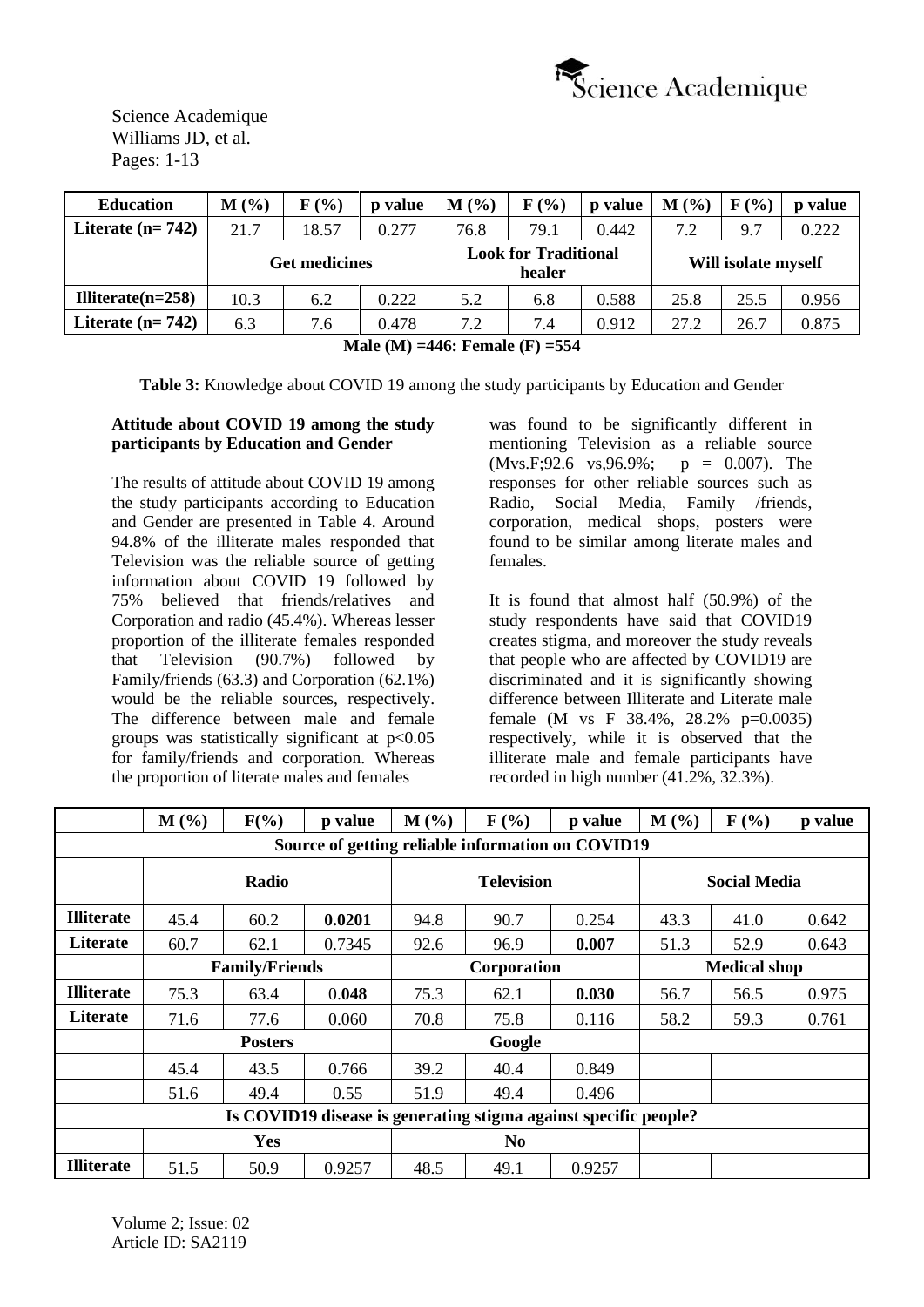

|                   | $M(\%)$ | $F(\%)$             | p value | $M(\%)$ | $\mathbf{F}(\mathcal{V}_0)$ | p value                                                                  | M(%) | $\mathbf{F}$ (%)    | p value |
|-------------------|---------|---------------------|---------|---------|-----------------------------|--------------------------------------------------------------------------|------|---------------------|---------|
| Literate          | 60.7    | 54.7                | 0.0991  | 39.3    | 45.3                        | 0.099                                                                    |      |                     |         |
|                   |         |                     |         |         |                             | Which group is being discriminated in your community because of COVID19? |      |                     |         |
|                   |         | No one              |         |         | <b>Affected People</b>      |                                                                          |      | <b>Whole Family</b> |         |
| <b>Illiterate</b> | 23.7    | 25.5                | 0.7597  | 41.2    | 32.3                        | 0.1444                                                                   | 18.6 | 20.5                | 0.7106  |
| Literate          | 25.8    | 32.6                | 0.0424  | 38.4    | 28.2                        | 0.0035                                                                   | 22.6 | 20.4                | 0.446   |
|                   |         |                     |         |         |                             |                                                                          |      |                     |         |
|                   |         | <b>Whole street</b> |         |         | <b>Others</b>               |                                                                          |      |                     |         |
|                   | 9.3     | 16.8                | 0.0921  | 7.2     | 5.0                         | 0.4435                                                                   |      |                     |         |
|                   | 10.0    | 12.7                | 0.2489  | 3.2     | 6.1                         | 0.0538                                                                   |      |                     |         |

**Table 4:** Attitude about COVID 19 among the study participants by Education and Gender.

### **Attitude about COVID 19 among the study participants by Age and Gender**

Table 5 represents the attitude of participants by age and gender. In terms of getting reliable information on COVID19, it is observed that female participant ages >36 have more reliability on Television (97.2%) compared to  $\leq$ 35 ages female (92.9%) which shows a significant difference. Secondly, male in the same ages (>36) are more reliable on radio  $(60.3\%)$  compared to the  $\leq$ 35 ages male (55%) which shows a significant difference.

It is also observed that there is a significant difference among >36 ages male and female (35.8%, 26.8%) against ≤35 ages male and female  $(41.7\%), 32.2\%$  p=0.0265) stating that people affected with COVID19 are being discriminated in the community. A sizeable number of  $\leq$ 35 ages male and female (61.6%, 54.7%) have stated that COVID19 has created stigma compared to the <36 age group male and female (55.4%, 52.6%).

| Age<br>(in Years) | $M(\%)$                                           | $F(\%)$               | p value | $M(\%)$ | $\mathbf{F}$ (%)  | p value                                                          | $M(\%)$ | $\mathbf{F}$ (%)    | p value                                                                  |  |  |  |  |  |  |  |  |  |  |  |
|-------------------|---------------------------------------------------|-----------------------|---------|---------|-------------------|------------------------------------------------------------------|---------|---------------------|--------------------------------------------------------------------------|--|--|--|--|--|--|--|--|--|--|--|
|                   | Source of getting reliable information on COVID19 |                       |         |         |                   |                                                                  |         |                     |                                                                          |  |  |  |  |  |  |  |  |  |  |  |
|                   |                                                   | Radio                 |         |         | <b>Television</b> |                                                                  |         | <b>Social Media</b> |                                                                          |  |  |  |  |  |  |  |  |  |  |  |
| $>36$ (n=)        | 60.3                                              | 63.4                  | 0.471   | 94.6    | 97.2              | 0.141                                                            | 56.9    | 57.1                | 0.947                                                                    |  |  |  |  |  |  |  |  |  |  |  |
| $\leq 35(n=)$     | 55.0                                              | 59.6                  | 0.254   | 91.7    | 92.9              | 0.642                                                            | 43.4    | 41.2                | 0.616                                                                    |  |  |  |  |  |  |  |  |  |  |  |
|                   |                                                   | <b>Family/Friends</b> |         |         | Corporation       |                                                                  |         | <b>Medical shop</b> |                                                                          |  |  |  |  |  |  |  |  |  |  |  |
| $>36$ (n=)        | 74.5                                              | 77.4                  | 0.473   | 71.1    | 76.0              | 0.223                                                            | 60.8    | 60.3                | 0.911                                                                    |  |  |  |  |  |  |  |  |  |  |  |
| $\leq 35(n=)$     | 70.7                                              | 69.3                  | 0.731   | 72.3    | 67.4              | 0.260                                                            | 55.4    | 56.6                | 0.785                                                                    |  |  |  |  |  |  |  |  |  |  |  |
|                   |                                                   | <b>Posters</b>        |         |         | Google            |                                                                  |         |                     |                                                                          |  |  |  |  |  |  |  |  |  |  |  |
| $>36$ (n=)        | 53.4                                              | 49.8                  | 0.432   | 52.9    | 53.0              | 1.000                                                            |         |                     |                                                                          |  |  |  |  |  |  |  |  |  |  |  |
| $\leq 35(n=)$     | 47.5                                              | 45.3                  | 0.619   | 41.7    | 37.1              | 0.278                                                            |         |                     |                                                                          |  |  |  |  |  |  |  |  |  |  |  |
|                   |                                                   |                       |         |         |                   | Is COVID19 disease is generating stigma against specific people? |         |                     |                                                                          |  |  |  |  |  |  |  |  |  |  |  |
|                   |                                                   | Yes                   |         |         | N <sub>0</sub>    |                                                                  |         |                     |                                                                          |  |  |  |  |  |  |  |  |  |  |  |
| $>36$ (n=)        | 55.4                                              | 52.6                  | 0.5547  | 44.6    | 47.4              | 0.5547                                                           |         |                     |                                                                          |  |  |  |  |  |  |  |  |  |  |  |
| $\leq 35(n=)$     | 61.6                                              | 54.7                  | 0.1157  | 38.4    | 45.3              | 0.1156                                                           |         |                     |                                                                          |  |  |  |  |  |  |  |  |  |  |  |
|                   |                                                   |                       |         |         |                   |                                                                  |         |                     | Which group is being discriminated in your community because of COVID19? |  |  |  |  |  |  |  |  |  |  |  |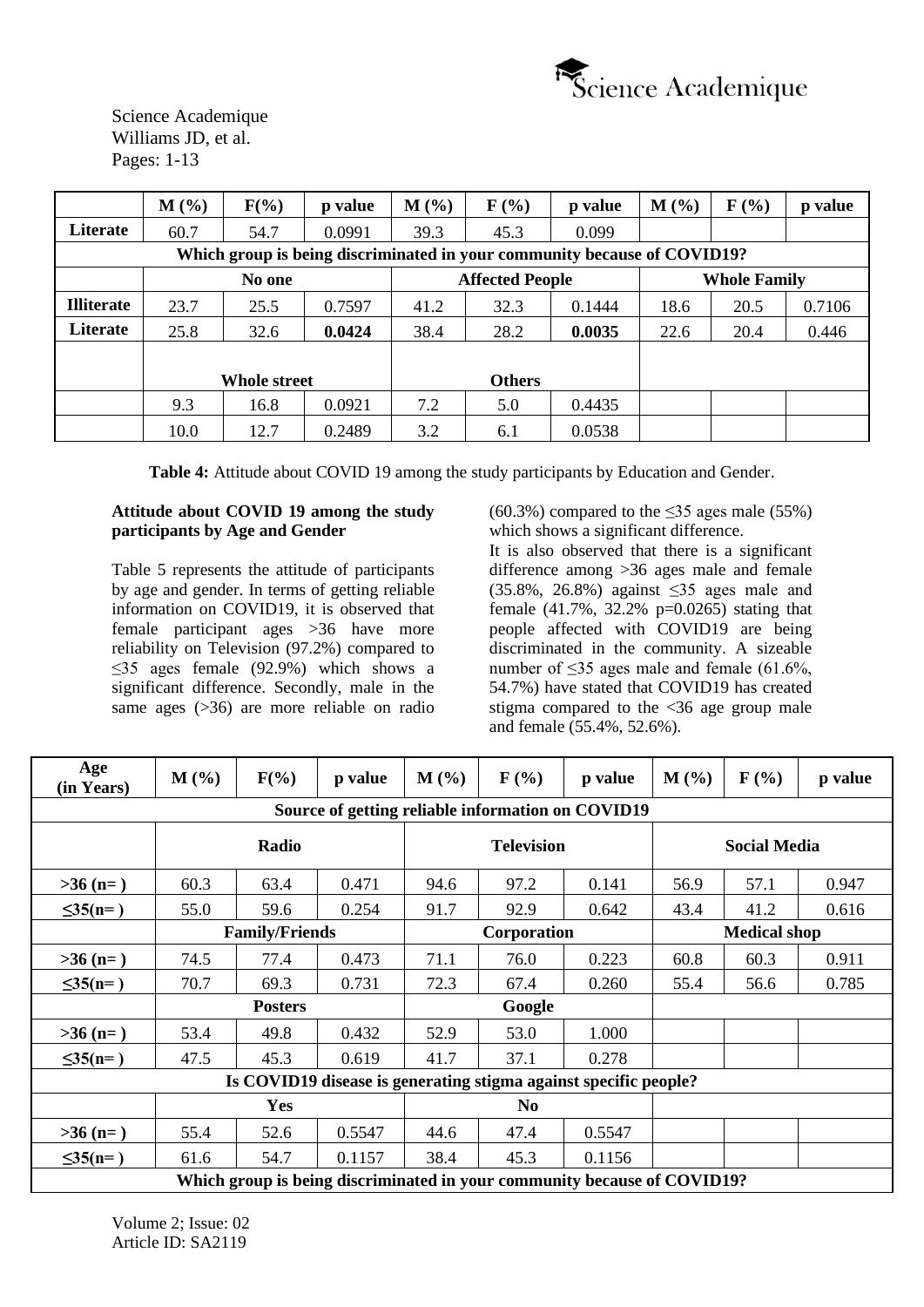

| Age<br>(in Years) | $M(\%)$ | $F(\%)$      | p value | $M(\%)$ | $\mathbf{F}$ (%)       | p value | $M($ %) | $\mathbf{F}$ (%)    | p value |
|-------------------|---------|--------------|---------|---------|------------------------|---------|---------|---------------------|---------|
|                   |         | No one       |         |         | <b>Affected People</b> |         |         | <b>Whole Family</b> |         |
| $>36(n=)$         | 27.9    | 33.1         | 0.2198  | 35.8    | 26.8                   | 0.035   | 23.0    | 19.5                | 0.3482  |
| $\leq 35(n=)$     | 23.1    | 27.7         | 0.2349  | 41.7    | 32.2                   | 0.0265  | 20.7    | 21.3                | 0.9121  |
|                   |         |              |         |         |                        |         |         |                     |         |
|                   |         | Whole street |         |         | <b>Others</b>          |         |         |                     |         |
| $>36$ (n=)        | 9.8     | 14.6         | 0.1147  | 3.4     | 5.9                    | 0.2048  |         |                     |         |
| $\leq 35(n=)$     | 9.9     | 13.1         | 0.2603  | 4.5     | 5.6                    | 0.5728  |         |                     |         |

**Table 5:** Attitude about COVID 19 among the study participants by Age and Gender.

### **Practice about COVID 19 among the study participants by Gender and Education**

Table 6 represents the participants practice towards COVID19 by gender and education. It is observed that literate male and female  $(52.1\%, 66.4\% p = <0.001)$  participants have more inclination towards washing hands regularly using alcohol-based sanitiser or soap/water as preventive step from getting infected of COVID19 and it has statistically significant difference. Similarly, the same group practice covering mouth and nose when coughing or sneezing as preventive steps from getting infected and this too has statistically significant difference as observed in the study  $(63.3\%, 72.5\% \text{ p} = 0.007)$ . It is worth to state that the practice of wearing a mask is high among both Illiterate (91.8%, 93.8%) and literate (91.1%, 94.1%) male, female participants of the study, and it is also observed that in plurality both Illiterate

(79.4%, 86.3) and literate (89.7%, 91.9%) male, female participants have the practice of washing their mask after every use. However, a fewer number of participants have also responded that they seldom wash their mask after use which has a significant difference among Illiterate male, female  $(5.2\% , 5.0\% )$  p =  $< 0.0001$ ).

The practice of washing hands is observed among male, female participants who are literate on different occasions such as before preparing food  $(45.3\%, 67.2\% \text{ p } = < 0.0001)$ , before eating  $(80.2\% \, 87.5 \, p = 0.006)$  which has statistically significant difference. However, it is also observed that among illiterate male, female participants, washing of hands after coughing and sneezing which has a significant difference (26.8%, 39.1% p  $=0.044$ ). Practicing of social distancing is high among literates (63.1%, 62.1%) compared to illiterate participants.

| <b>Education</b>                                     | $M(\%)$ | $\mathbf{F}$ (%)                               | p value                        | $M(\%)$                                              | $\mathbf{F}(\mathcal{V}_0)$  | p value | M(%)                                                            | $F(\%)$                                                         | p value                       |  |  |  |
|------------------------------------------------------|---------|------------------------------------------------|--------------------------------|------------------------------------------------------|------------------------------|---------|-----------------------------------------------------------------|-----------------------------------------------------------------|-------------------------------|--|--|--|
| Steps taken to prevent getting infected from COVID19 |         |                                                |                                |                                                      |                              |         |                                                                 |                                                                 |                               |  |  |  |
|                                                      |         | <b>Washing hands regularly</b><br>soap / water | using alcohol-based cleaner or | Covering mouth and nose when<br>coughing or sneezing |                              |         | Avoid close contact with<br>anyone who has a fever and<br>cough |                                                                 |                               |  |  |  |
| <b>Illiterate</b>                                    | 51.5    | 55.9                                           | 0.492                          | 67.0                                                 | 62.7                         | 0.487   | 55.7                                                            | 59.6                                                            | 0.534                         |  |  |  |
| Literate                                             | 52.1    | 66.4                                           | < 0.001                        | 63.3                                                 | 72.5                         | 0.007   | 57.3                                                            | 60.3                                                            | 0.407                         |  |  |  |
|                                                      |         | Using homeopathic remedies                     |                                |                                                      | Eating garlic, ginger, lemon |         |                                                                 | Avoid unprotected direct<br>surfaces in contact with<br>animals | contact with live animals and |  |  |  |
| <b>Illiterate</b>                                    | 10.3    | 9.9                                            | 0.923                          | 37.1                                                 | 38.5                         | 0.824   | 2.1                                                             | 2.5                                                             | 0.828                         |  |  |  |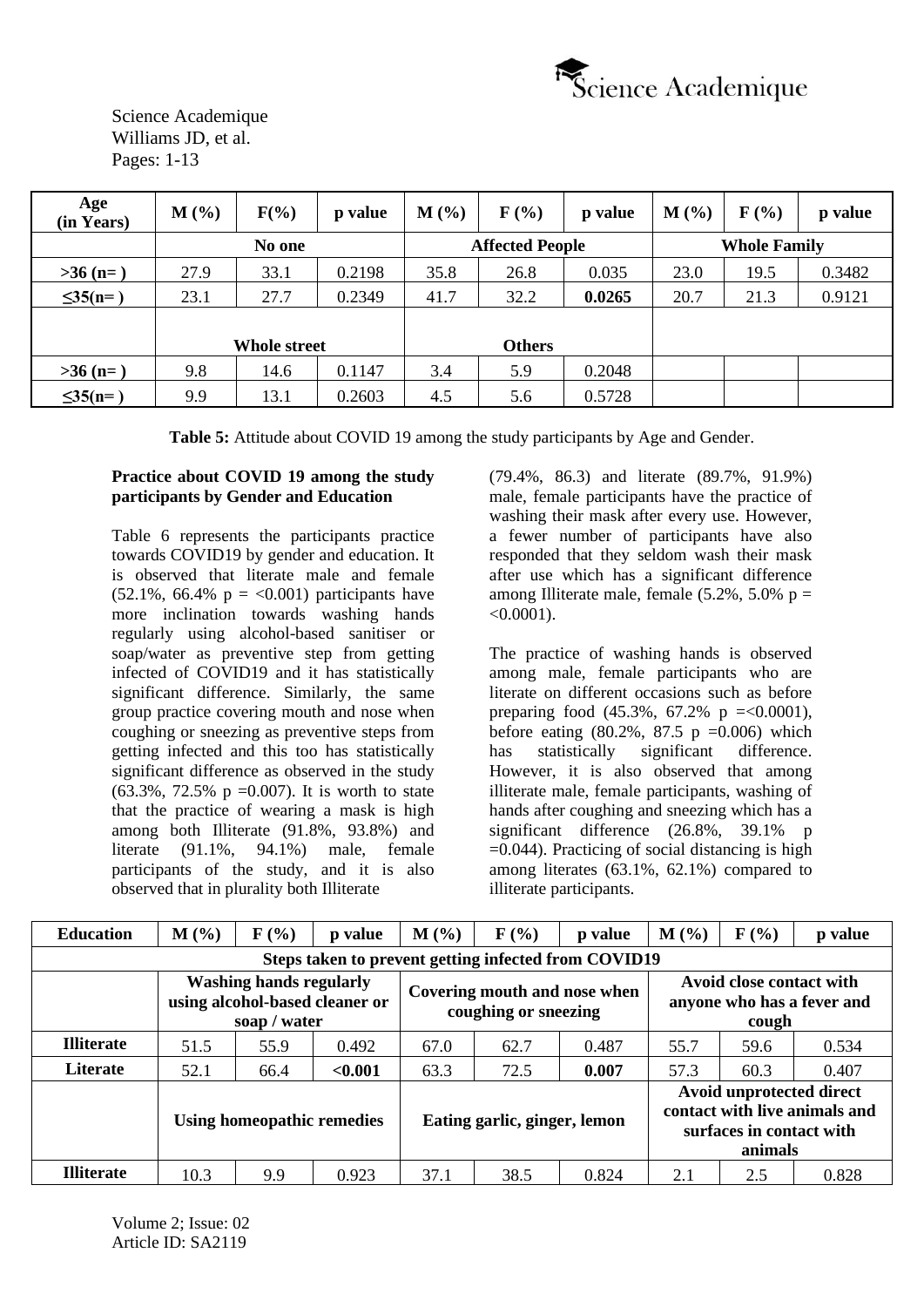

| Literate          | 15.2                        | 14.0                                       | 0.646                                                                     | 42.7                | 47.8                                     | 0.160 | 1.7                  | 2.3                     | 0.575    |  |
|-------------------|-----------------------------|--------------------------------------------|---------------------------------------------------------------------------|---------------------|------------------------------------------|-------|----------------------|-------------------------|----------|--|
|                   |                             |                                            |                                                                           |                     | Wearing mask when going out of home      |       |                      |                         |          |  |
|                   |                             | Yes                                        |                                                                           |                     | N <sub>0</sub>                           |       |                      |                         |          |  |
| <b>Illiterate</b> | 91.8                        | 93.8                                       | 0.536                                                                     | 8.2                 | 6.2                                      | 0.536 |                      |                         |          |  |
| Literate          | 91.1                        | 94.1                                       | 0.113                                                                     | 8.9                 | 5.9                                      | 0.113 |                      |                         |          |  |
|                   |                             |                                            |                                                                           |                     | What kind of mask are you using?         |       |                      |                         |          |  |
|                   |                             | <b>Reusable cloth masks</b>                |                                                                           | Dupatta/pallu/towel |                                          |       |                      | Disposable medical mask |          |  |
| <b>Illiterate</b> | 85.6                        | 80.1                                       | 0.269                                                                     | 3.1                 | 2.5                                      | 0.770 | 15.5                 | 18.0                    | 0.598    |  |
| Literate          | 76.8                        | 79.6                                       | 0.347                                                                     | 1.4                 | 1.0                                      | 0.601 | 13.2                 | 11.7                    | 0.541    |  |
|                   |                             |                                            |                                                                           |                     |                                          |       |                      | <b>Multiple mask</b>    |          |  |
|                   |                             |                                            | Medical surgical mask (N-95)                                              | <b>Others</b>       |                                          |       |                      | (more than 2 options)   |          |  |
| <b>Illiterate</b> | 1.0                         | 0.6                                        | 0.717                                                                     | 1.0                 | 2.5                                      | 0.023 | 4.1                  | 5.6                     | 0.601    |  |
| <b>Literate</b>   | 6.3                         | 4.1                                        | 0.169                                                                     | 0.9                 | 0.8                                      | 0.891 | 8.9                  | 9.2                     | 0.894    |  |
|                   |                             |                                            |                                                                           |                     |                                          |       |                      |                         |          |  |
|                   | How often do you wash masks |                                            |                                                                           |                     |                                          |       |                      |                         |          |  |
|                   |                             | After every use                            |                                                                           | After 2-3 use       |                                          |       |                      | Seldom wash             |          |  |
| <b>Illiterate</b> | 79.4                        | 86.3                                       | 0.143                                                                     | 15.5                | 8.7                                      | 0.399 | 5.2                  | 5.0                     | < 0.0001 |  |
| Literate          | 89.7                        | 91.9                                       | 0.307                                                                     | 8.9                 | 6.6                                      | 0.182 | 1.4                  | 1.5                     | 0.919    |  |
|                   |                             | Never wash                                 |                                                                           |                     |                                          |       |                      |                         |          |  |
| <b>Illiterate</b> | 3.1                         | 1.2                                        | 0.297                                                                     |                     |                                          |       |                      |                         |          |  |
| Literate          | 1.7                         | 1.5                                        | 0.837                                                                     |                     |                                          |       |                      |                         |          |  |
|                   |                             |                                            |                                                                           | When to wash hands? |                                          |       |                      |                         |          |  |
|                   |                             | <b>Before preparing food</b>               |                                                                           |                     | <b>Before eating</b>                     |       | After using a toilet |                         |          |  |
| <b>Illiterate</b> | 46.4                        | 60.2                                       | 0.030                                                                     | 87.6                | 88.8                                     | 0.773 | 63.9                 | 56.5                    | 0.242    |  |
| Literate          | 45.3                        | 67.2                                       | < 0.0001                                                                  | 80.2                | 87.5                                     | 0.006 | 54.4                 | 58.8                    | 0.235    |  |
|                   |                             | After changing children's<br>stool         | diaper or cleaning the baby's                                             |                     | After coming home from a<br>public place |       |                      | After using a toilet    |          |  |
| <b>Illiterate</b> | 8.2                         | 14.3                                       | 0.149                                                                     | 61.9                | 72.7                                     | 0.070 | 26.8                 | 39.1                    | 0.044    |  |
| Literate          | 16.6                        | 16.3                                       | 0.903                                                                     | 77.9                | 78.9                                     | 0.774 | 43.6                 | 44.3                    | 0.843    |  |
|                   |                             | <b>Before and after caring the</b><br>sick |                                                                           |                     |                                          |       |                      |                         |          |  |
| <b>Illiterate</b> | 16.5                        | 18.0                                       |                                                                           |                     |                                          |       |                      |                         |          |  |
| Literate          | 21.2                        | 22.4                                       |                                                                           |                     |                                          |       |                      |                         |          |  |
|                   |                             |                                            | Practicing social distancing and limiting your movement outside your home |                     |                                          |       |                      |                         |          |  |
|                   |                             | Yes, as much as possible                   |                                                                           | <b>Partially</b>    |                                          |       |                      | Not at all              |          |  |
| <b>Illiterate</b> | 46.4                        | 54.7                                       | 0.199                                                                     | 46.4                | 39.8                                     | 0.867 | 6.2                  | 4.3                     | 0.513    |  |
| Literate          | 63.9                        | 62.1                                       | 0.610                                                                     | 34.1                | 34.6                                     | 0.442 | 1.4                  | 2.8                     | 0.202    |  |
|                   |                             |                                            |                                                                           |                     | $Molo (M) = 446$ , Equals (F) = 554      |       |                      |                         |          |  |

**Male (M)=446: Female (F)=554**

**Table 6:** Practice about COVID 19 among the study participants by Gender and Education.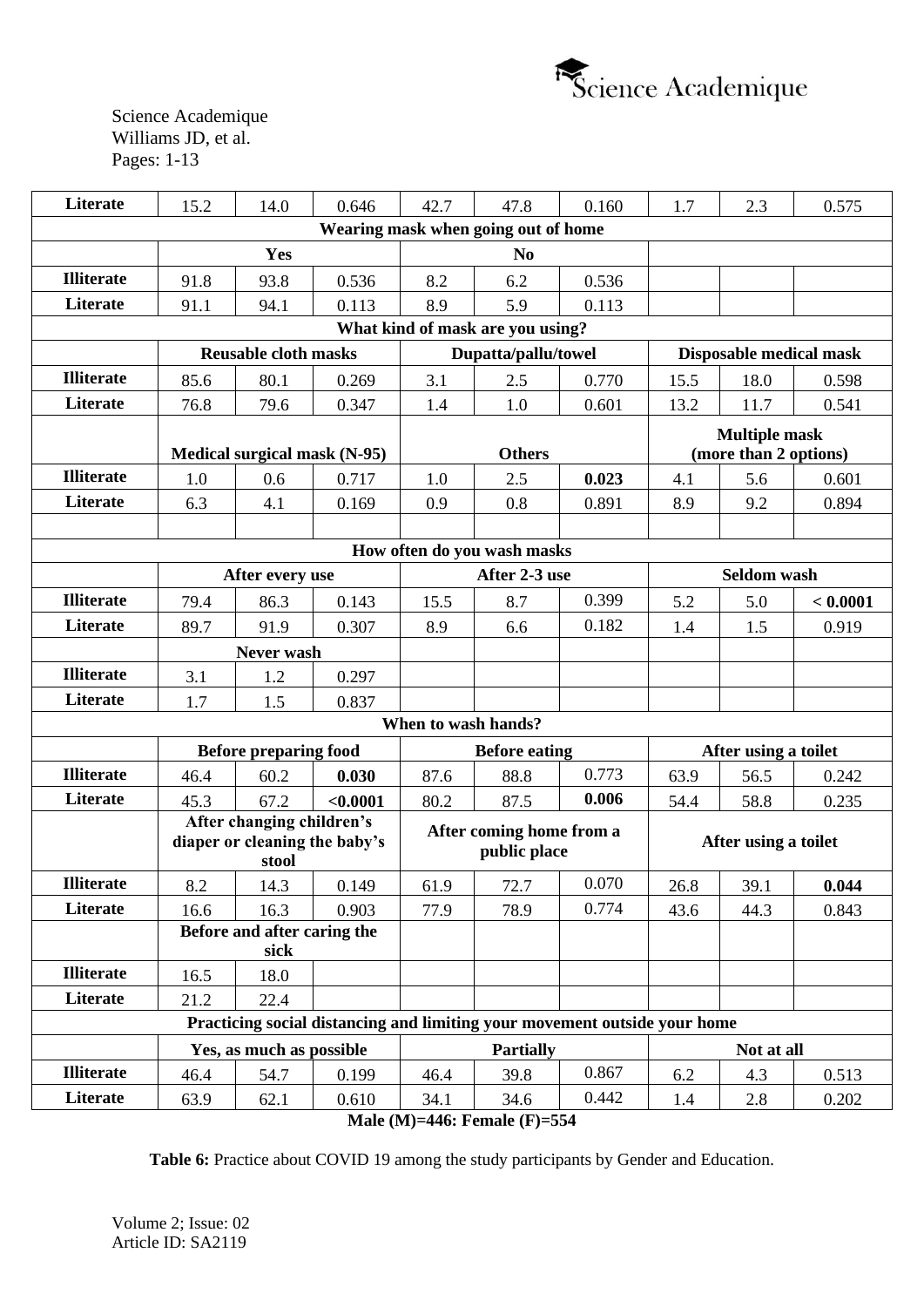

### **Practice about COVID 19 among the study participants by Age**

Table 7 represents the participants practice towards COVID19 by age. It is observed that there is lower significance level when compared to education and age on few of the variables. Washing hands regularly using alcohol-based cleaner or soap/water is commonly seen in both the age groups >36 and  $\langle 35, it$  it is 53.9%, 66.6% p =0.004 and 50.4%, 59.9%  $p = 0.031$ ) respectively. Practice of wearing mask when leaving home is equally seen in both the variable groups. It is observed that using of reusable cloth mask is slightly higher among participant who are in the ages ≤35 (80% male and female) compared to literate male and female scores (76.8%,

79.6%). The practice of washing masks is significantly lower among the ages  $\leq 35$ (66.1%, 70.4%) when compared to literate male and female (89.7%, 91.9%). It was also observed that practice of washing hands before preparing food is almost at similar levels of difference found among the two different age groups and both illiterate and literate participants with a statistically significant difference  $(>36, 47.1\%, 66.6\% \text{ p } = <0.0001$ and  $\leq$ 35, 44.2%, 63.7% p = < 0.0001) and  $(46.4\% \cdot 60.2\% \cdot p = 0.030 \text{ and } 45.3\% \cdot 67.2\% \cdot p$ =<0.0001) respectively. Practicing of social distancing is widely observed among >36 age groups (64.7%, 59.9%) compared to illiterate male female participants (46.4%, 54.7%).

| Age<br>(in years)                                    | M(%)                                                                                   | $F(\%)$ | p value | M(%)                                                                                                             | $F(\%)$ | p value | $M($ %)                                                                         | $\mathbf{F}$ (%) | p value |
|------------------------------------------------------|----------------------------------------------------------------------------------------|---------|---------|------------------------------------------------------------------------------------------------------------------|---------|---------|---------------------------------------------------------------------------------|------------------|---------|
| Steps taken to prevent getting infected from COVID19 |                                                                                        |         |         |                                                                                                                  |         |         |                                                                                 |                  |         |
|                                                      | <b>Washing</b><br>hands<br>regularly<br>using alcohol-based cleaner or<br>soap / water |         |         | Covering mouth and nose<br>when coughing or sneezing                                                             |         |         | <b>Avoid</b><br>with<br>close<br>contact<br>anyone who has a fever and<br>cough |                  |         |
| $>36$                                                | 53.9                                                                                   | 66.6    | 0.004   | 69.1                                                                                                             | 72.8    | 0.371   | 61.3                                                                            | 62.0             | 0.866   |
| $\leq$ 35                                            | 50.4                                                                                   | 59.9    | 0.031   | 59.9                                                                                                             | 66.3    | 0.136   | 53.3                                                                            | 58.1             | 0.281   |
|                                                      | <b>Using homeopathic remedies</b>                                                      |         |         | Eating garlic, ginger, lemon                                                                                     |         |         | <b>Eliminate standing water</b>                                                 |                  |         |
|                                                      | 19.6                                                                                   | 15.0    | 0.178   | 40.7                                                                                                             | 46.0    | 0.243   | 2.0                                                                             | 2.8              | 0.562   |
|                                                      | 9.5                                                                                    | 10.5    | 0.713   | 42.1                                                                                                             | 44.2    | 0.641   | 2.5                                                                             | 1.5              | 0.425   |
|                                                      | Cook meat and eggs well                                                                |         |         | <b>Avoid</b><br>unprotected<br>direct<br>contact with live animals and<br>surfaces<br>in contact with<br>animals |         |         | Did nothing                                                                     |                  |         |
| $>36$                                                | 4.9                                                                                    | 9.1     | 0.082   | 1.5                                                                                                              | 1.7     | 0.816   | 2.9                                                                             | 2.4              | 0.728   |
| $\leq$ 35                                            | 5.0                                                                                    | 4.1     | 0.648   | 2.1                                                                                                              | 4.9     | 0.087   | 8.3                                                                             | 3.4              | 0.017   |
| Wearing mask when leave home                         |                                                                                        |         |         |                                                                                                                  |         |         |                                                                                 |                  |         |
|                                                      | Yes                                                                                    |         |         | N <sub>0</sub>                                                                                                   |         |         |                                                                                 |                  |         |
| $>36$                                                | 90.7                                                                                   | 93.7    | 0.209   | 9.3                                                                                                              | 6.3     | 0.208   |                                                                                 |                  |         |
| $\leq$ 35                                            | 91.7                                                                                   | 94.4    | 0.238   | 8.3                                                                                                              | 5.6     | 0.238   |                                                                                 |                  |         |
| What kind of mask are you using?                     |                                                                                        |         |         |                                                                                                                  |         |         |                                                                                 |                  |         |
|                                                      | <b>Reusable cloth masks</b>                                                            |         |         | Dupatta/pallu/towel                                                                                              |         |         | Disposable medical mask                                                         |                  |         |
| $>36$                                                | 85.3                                                                                   | 87.8    | 0.419   | 5.4                                                                                                              | 4.5     | 0.659   | 15.2                                                                            | 12.9             | 0.467   |
| $\leq 35$                                            | 86.0                                                                                   | 86.1    | 0.950   | 2.5                                                                                                              | 2.6     | 0.914   | 10.3                                                                            | 11.2             | 0.744   |
|                                                      | Medical surgical mask (N-95)                                                           |         |         | <b>Others</b>                                                                                                    |         |         | Multiple mask(more than 2<br>options)                                           |                  |         |
|                                                      | 6.9                                                                                    | 5.9     | 0.673   | 1.0                                                                                                              | 0.3     | 0.368   | 9.8                                                                             | 10.5             | 0.814   |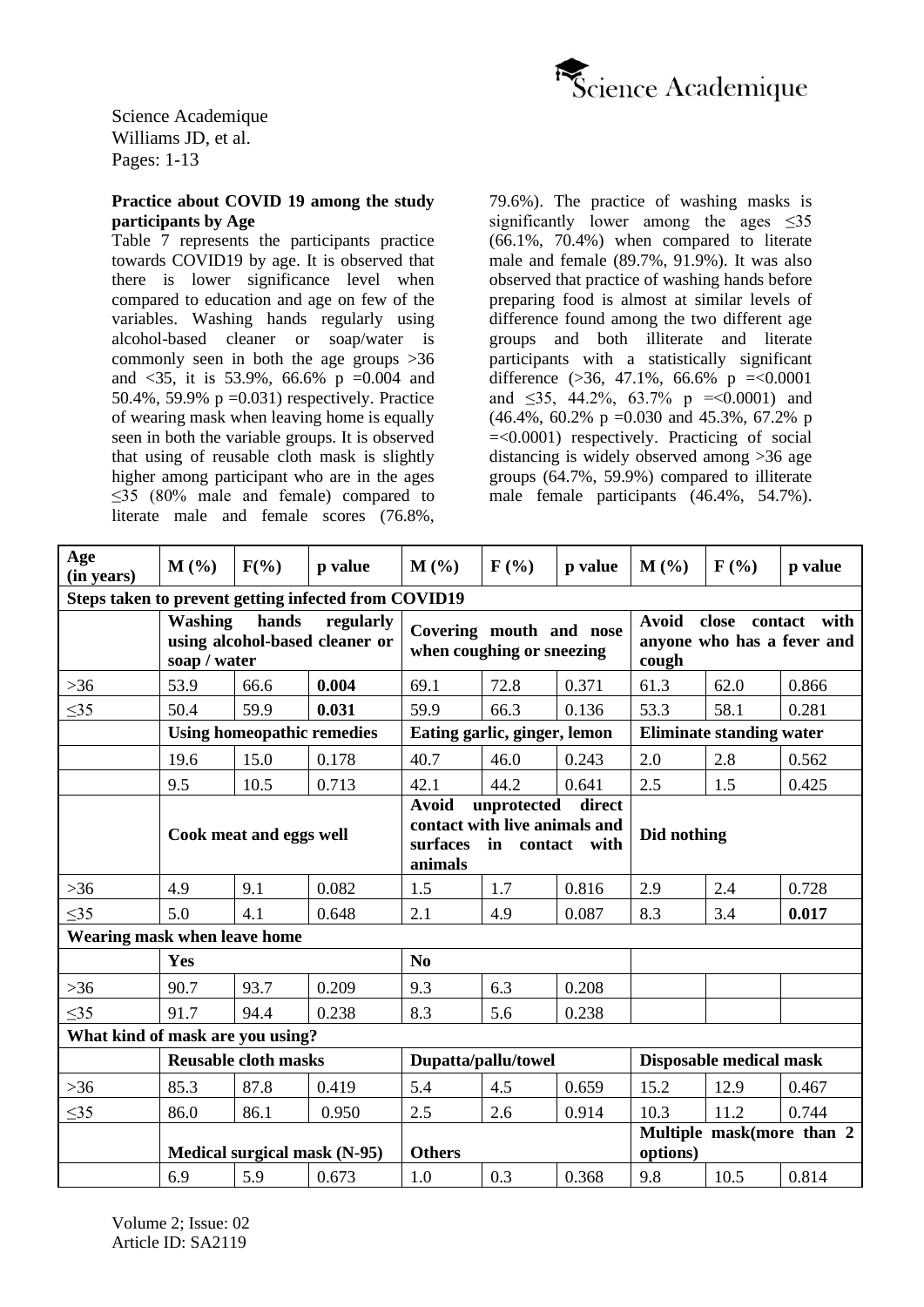

| Age<br>(in years)           | M(%)                                                                             | $F(\%)$                  | p value                                                                   | M(%)                 | $F(\%)$ | p value                                  | $M(\%)$              | F(%)                        | p value |
|-----------------------------|----------------------------------------------------------------------------------|--------------------------|---------------------------------------------------------------------------|----------------------|---------|------------------------------------------|----------------------|-----------------------------|---------|
|                             | 7.4                                                                              | 3.0                      | 0.023                                                                     | 0.8                  | 2.6     | 0.123                                    | 6.2                  | 5.6                         | 0.781   |
|                             |                                                                                  |                          |                                                                           |                      |         |                                          |                      |                             |         |
| How often do you wash masks |                                                                                  |                          |                                                                           |                      |         |                                          |                      |                             |         |
|                             | After every use                                                                  |                          |                                                                           | After 2-3 use        |         |                                          | <b>Seldom wash</b>   |                             |         |
| $>36$                       | 80.9                                                                             | 79.1                     | 0.626                                                                     | 14.7                 | 17.8    | 0.366                                    | 2.0                  | 2.1                         | 0.92    |
| $\leq 35$                   | 66.1                                                                             | 70.4                     | 0.298                                                                     | 30.2                 | 24.7    | 0.168                                    | 2.1                  | 3.0                         | 0.506   |
|                             | Never wash                                                                       |                          |                                                                           |                      |         |                                          |                      |                             |         |
|                             | 2.5                                                                              | 1.0                      | 0.223                                                                     |                      |         |                                          |                      |                             |         |
|                             | 1.7                                                                              | 1.9                      | 0.850                                                                     |                      |         |                                          |                      |                             |         |
| When wash hands?            |                                                                                  |                          |                                                                           |                      |         |                                          |                      |                             |         |
|                             | <b>Before preparing food</b>                                                     |                          |                                                                           | <b>Before eating</b> |         |                                          | After using a toilet |                             |         |
| $>36$                       | 47.1                                                                             | 66.6                     | < 0.0001                                                                  | 83.3                 | 88.2    | 0.128                                    | 58.8                 | 58.9                        | 0.989   |
| $\leq$ 35                   | 44.2                                                                             | 63.7                     | < 0.0001                                                                  | 80.6                 | 87.6    | 0.028                                    | 54.5                 | 57.3                        | 0.531   |
|                             | <b>After</b><br>children's<br>changing<br>diaper or cleaning the baby's<br>stool |                          |                                                                           |                      |         | After coming home from a<br>public place |                      |                             |         |
|                             |                                                                                  |                          |                                                                           |                      |         |                                          |                      | After coughing and sneezing |         |
| $>36$                       | 18.1                                                                             | 18.5                     | 0.925                                                                     | 74.5                 | 79.8    | 0.166                                    | 41.2                 | 47.4                        | 0.173   |
| $<$ 35                      | 12.0                                                                             | 12.7                     | 0.797                                                                     | 74.4                 | 74.2    | 0.952                                    | 38.8                 | 37.8                        | 0.813   |
|                             | sick                                                                             |                          | Before and after caring the                                               |                      |         |                                          |                      |                             |         |
| $>36$                       | 23.0                                                                             | 21.6                     | 0.707                                                                     |                      |         |                                          |                      |                             |         |
| $<$ 35                      | 17.8                                                                             | 20.6                     | 0.419                                                                     |                      |         |                                          |                      |                             |         |
|                             |                                                                                  |                          | Practicing social distancing and limiting your movement outside your home |                      |         |                                          |                      |                             |         |
|                             |                                                                                  | Yes, as much as possible |                                                                           | <b>Partially</b>     |         |                                          | Not at all           |                             |         |
| $>36$                       | 64.7                                                                             | 59.9                     | 0.283                                                                     | 33.3                 | 37.6    | 0.328                                    | 2.0                  | 2.1                         | 0.916   |
| $<$ 35                      | 56.2                                                                             | 59.9                     | 0.394                                                                     | 39.7                 | 34.5    | 0.224                                    | 2.9                  | 4.5                         | 0.341   |
|                             |                                                                                  |                          | Not aware of social distancing                                            |                      |         |                                          |                      |                             |         |
|                             | 0.0                                                                              | 0.3                      | 0.405                                                                     |                      |         |                                          |                      |                             |         |

**Table 7**: Practice about COVID 19 among the study participants by Age.

# **Discussion**

The purpose of the study was to assess the knowledge, attitude and practice towards COVID19 among the residents of Kannagi Nagar the largest slum resettlement colony, Chennai, Tamilnadu province. The information on knowledge includes basic awareness, risk, transmission, and prevention was assessed among the participants and

stratified according to gender, age and education. The information on attitude includes assessing participants attitude in sourcing the reliable information on COVID19, people's perception towards stigma associated with the disease and discrimination practices attached with it. The practice includes COVID appropriate behaviours such as preventive steps taken towards wearing of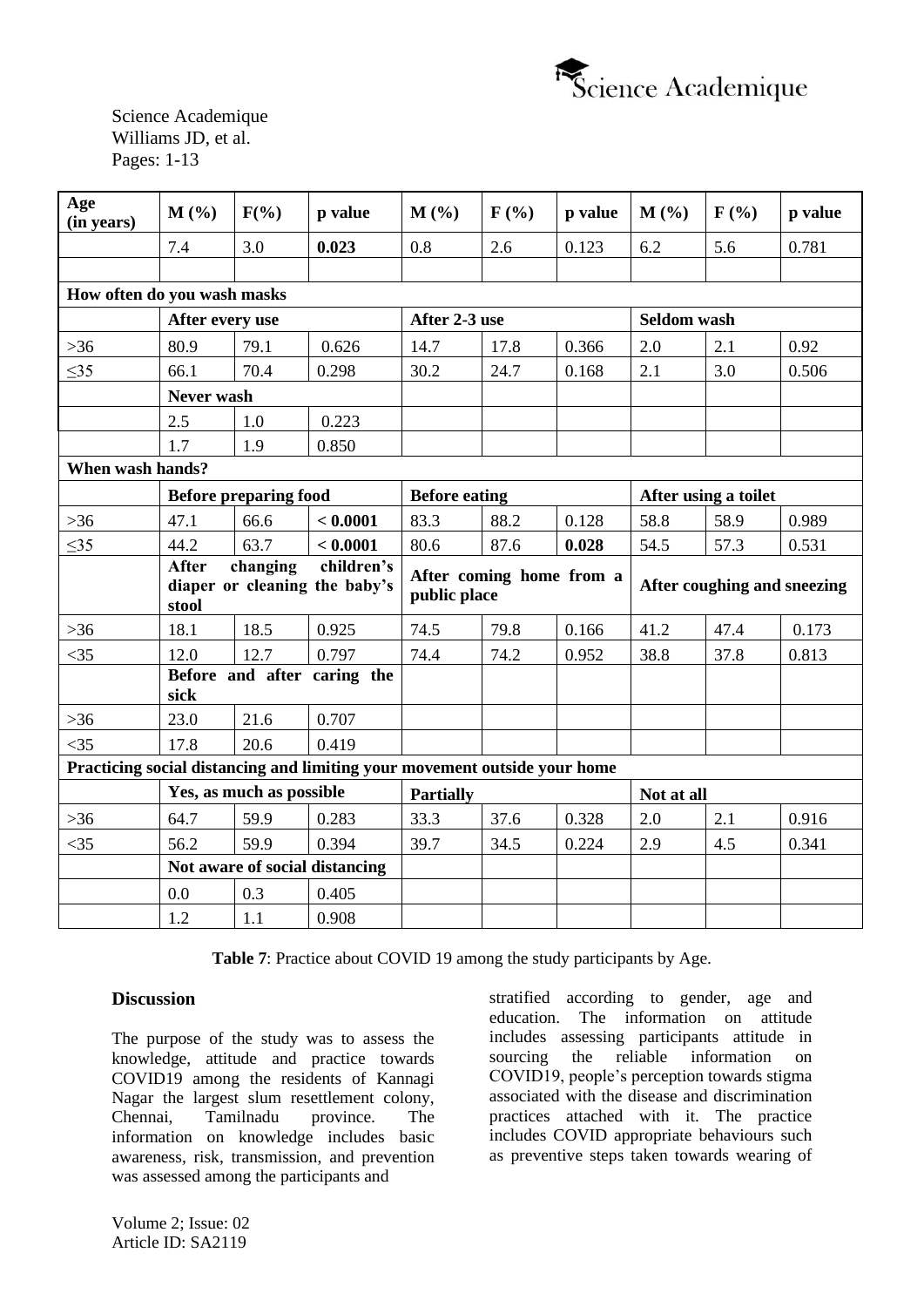

mask, hand wash and maintaining social distancing.

A similar study has found that 55.6% of the study participants were knowledgeable of the symptoms exhibited by an infected individual [\[2\]](#page-11-1), while our study shows that 68% of the study participants are knowledgeable of the symptoms.

The study participants have exhibited a good knowledge level (94%) towards COVID19, nearly, while another study conducted in China has also shown that overall knowledge levels on COVID is 90% [\[3\]](#page-11-2).

In terms of the COVID transmission, participant knowledge on the three important aspects of spread i.e., droplet from the infected person, direct contact with infected person and touching of contaminated objects and surfaces is higher among the participant who are literate male and female (65.9%, 72.8%; 62.5%, 59.5%; 18.6%, 17.6%) respectively.

In plurality, 79% of the study participants visit a hospital when a member of the family has symptoms of the disease, in comparison this is not widely seen in any other studies.

Stigma being associated with COVID, our study shows that 55.9% of the study participants have expressed that disease create stigma, while a similar study conducted in Kashmir among COVID disease survivors' states that there are high levels of stigma associated with the disease [\[3\]](#page-11-3). In similarity our study also has revealed that 33.7% of the participants stated that the people infected with the disease are being discriminated due to stigma.

People's perception towards practice is very critical and in a pandemic situation, it is much more crucial. Our study has revealed that (58.3%) more than half of the participant does frequent handwash with alcohol based cleaner or soap/water, in similarity another study in Bangladesh [\[5\]](#page-12-0) on behaviour records a higher number (87.5%) people does frequent handwashing during COVID times. This study also records that the practice of using masks (91.6%) is higher among the study population and our study also compliments equally  $(92\%)$ .

While practicing social distancing have become a norm across the globe due to the pandemic, it is critical that one should adhere to such norms. Our study revealed that 60% of the participant practice social distancing during the pandemic situation, in similarity a study in US also records that more social distancing is followed (65%) compared to before the COVID19 outbreak [\[6\]](#page-12-1).

# **Conclusion**

The study states that the knowledge levels are adequate in terms of the COVID19 pandemic among the study participants, however practicing COVID appropriate behaviours needs to be improved. It is suggested that behaviour change communication materials with customised messages, innovative social media campaigns, mid media, mass media awareness programs emphasizing the message on not to stigmatize people who are affected by COVID can be developed involving the local communities and non-governmental organisations.

### <span id="page-11-3"></span>**Reference**

- <span id="page-11-0"></span>**1.** [Coronavirus Overview.](https://www.who.int/health-topics/coronavirus#tab=tab_1)
- <span id="page-11-1"></span>**2.** [Qutob N, Awartani F \(2021\) Knowledge, attitudes and practices \(KAP\) towards COVID-19](https://journals.plos.org/plosone/article?id=10.1371/journal.pone.0244925)  [among Palestinians during the COVID-19 outbreak: A cross-sectional survey. Plos One.](https://journals.plos.org/plosone/article?id=10.1371/journal.pone.0244925)
- <span id="page-11-2"></span>**3.** [Zhong BL, Luo W, Li HM, Zhang QQ, Liu XG, et al. \(2021\) Knowledge, attitudes, and practices](https://pubmed.ncbi.nlm.nih.gov/32226294/)  [towards COVID-19 among Chinese residents during the rapid rise period of the COVID-19](https://pubmed.ncbi.nlm.nih.gov/32226294/)  [outbreak: a quick online cross-sectional survey. Int J Biol Sci: 16.](https://pubmed.ncbi.nlm.nih.gov/32226294/)
- **4.** [Dar SA, Khurshid SQ, Wani ZA, Khanam A, Haq I, et al. \(2020\) Stigma in coronavirus disease-](https://journals.plos.org/plosone/article?id=10.1371/journal.pone.0240152)[19 survivors in Kashmir, India: A cross-sectional exploratory study. Plos One.](https://journals.plos.org/plosone/article?id=10.1371/journal.pone.0240152)